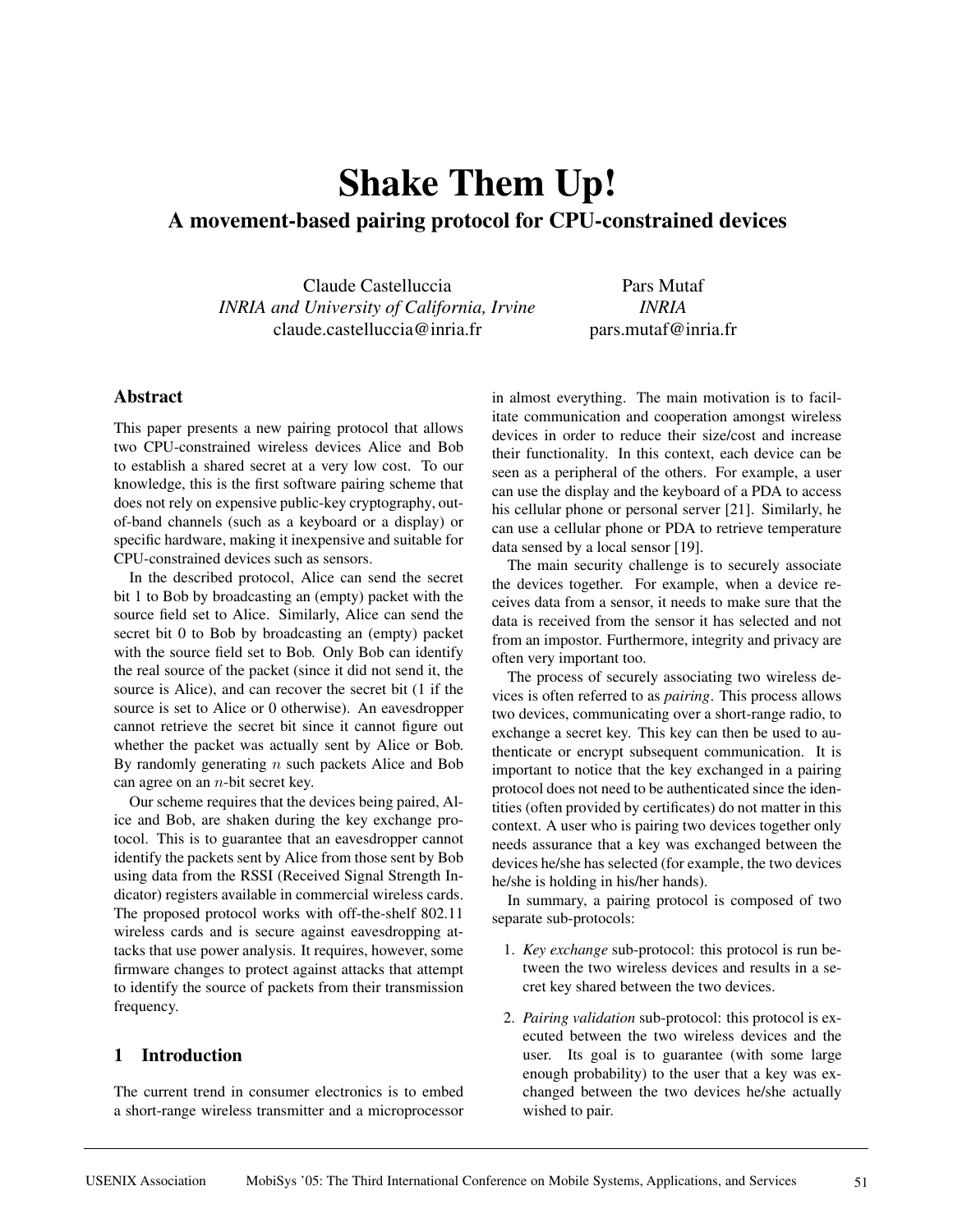**Motivations and design constraints:** The motivation of this work is to design a pairing protocol for CPUconstrained devices, such as sensors. Designing pairing protocols for such environment is very challenging because sensors have limited CPU and memory. Also, because of their low costs, most of them cannot rely on tamper resistant components. The consequence of the limited computing and storage capabilities is that modular arithmetic is difficult and therefore, asymmetric cryptography cannot be used. In particular, standard Diffie-Hellman (DH)[6] key exchange protocols are excluded. Even low exponent RSA[18] techniques that allow encryption cost to be minimized are prohibitive when sensors are involved. Our goal is to design a pairing protocol that meets these constraints.

More specifically, we aim at designing a protocol that does **not** use public key cryptography and does not rely on some preconfigured information. Furthermore, the designed protocol must not increase the complexity and the cost of the sensors by requiring additional hardware (a display, an I/O interface or an out-of-band channel, such as an infrared one). Finally, it should not require exotic wireless technologies, but instead work with current wireless networking standards such as 802.11 or 802.15.4 (an emerging Wireless PAN technology, designed for low power sensors). The proposed protocol must be secure against passive and active attacks. In other words, it must not allow active or passive attackers to learn the key exchanged between two paired devices. It must provide protection against Man-in-the-Middle (MitM) attacks that attempt to impersonate one or both of the devices during key agreement. It must also provide some protection against Denial-of-Service (DoS) attacks, i.e. prevent attackers from disrupting the pairing protocol and exhausting the devices' resources, such as their battery.

**Contributions:** We present a novel secure pairing technique based on a key agreement protocol that does not depend on CPU-intensive operations. Two CPUconstrained wireless devices  $A$  and  $B$  can establish a shared secret over an anonymous broadcast channel. An anonymous channel is a channel on which an eavesdropper can read the packets that are exchanged but is unable to identify the source. Using such a channel, A can send the secret bit 1 (resp. 0) to  $B$  by broadcasting an (empty) packet with the source field set to  $A$  (resp.  $B$ ). Only  $B$ can identify the real source of the packet (since it did not send it, the source is A), and can recover the secret bit (1 if the source is set to  $A$  or 0 otherwise). An eavesdropper cannot retrieve the secret bit since it cannot figure out whether the packet was actually sent by  $A$  or  $B$ . By randomly generating  $n$  such packets  $A$  and  $B$  can agree on an n-bit secret key.

The protocol is secure if and only if the packets of A

and B cannot be distinguished by an eavesdropper. On a wireless channel, this property is difficult to achieve through protocol design since an eavesdropper can measure the signal strength of each packet and may be able to determine the real source of each packet. Therefore, we propose that during key agreement, the user(s) be very close to each other and shake their devices (i.e. randomly turn and move one around the other) in order to randomize the reception power of their packets by a potential eavesdropper and make power analysis very difficult.

**Organization:** The paper is structured as follows: Section 2 presents the related work. Section 3 presents the basic ideas of our scheme. Section 4 describes our proposal in detail. Section 5 presents experimental results and analysis. Section 6 presents a discussion. Finally, Section 7 concludes the paper.

# **2 Related work**

# **2.1 Secure pairing**

The problem of secure pairing of wireless devices has been tackled by several researchers. The proposed *keyexchange* solutions can be classified into the four main categories described in this section.

All of the approaches that we review below require some additional mechanism for *pairing validation* (except the last two ones). The only solution proposed in the literature so far is to provide the user with some evidence that both devices computed the same secret key. For example, the devices can both display a hash of the secret key [7]. These solutions are not always practical since they require devices with a display and/or a keyboard.

# **2.1.1 Public-key cryptography based solutions**

These solutions rely on public-key based key exchange protocols such as Diffie-Hellman or RSA [7, 10, 11]. In Diffie-Hellman based schemes, devices exchange their Diffie-Hellman components and derive a key from them. In RSA-based schemes, one of the devices selects a secret key and encrypts it under the other device's public key. The main problem of these solutions is performance. They require that devices perform CPU-intensive operations such as exponentiation, which are prohibitive for CPU-constrained devices.

# **2.1.2 PIN-based schemes**

In Bluetooth, two wireless devices derive a shared key from a public random value, the addresses of each device and a secret PIN number. The PIN number is provided to each device by the user via an out-of-band channel, such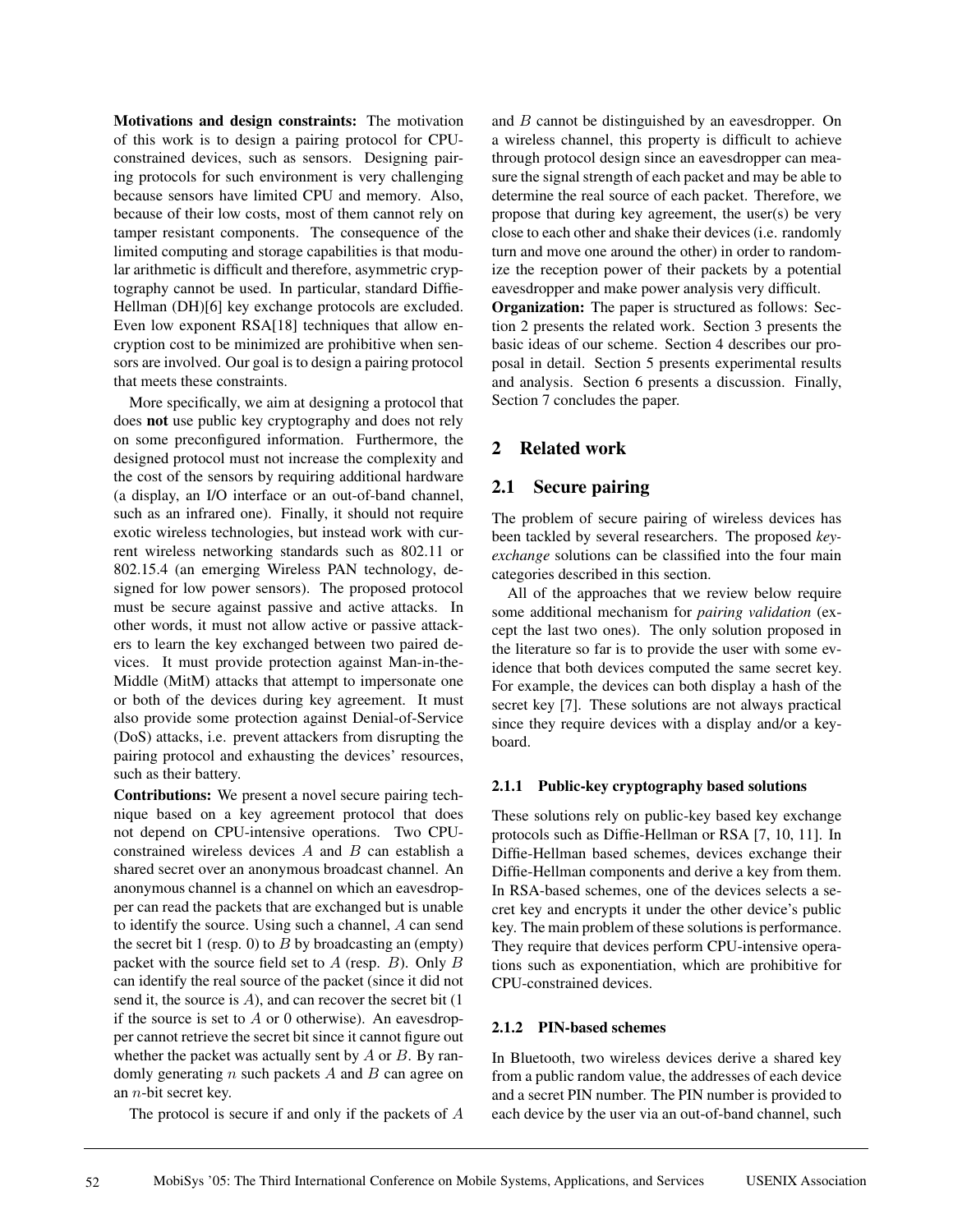as a keyboard. While this solution is computationally efficient, it requires that *both* devices be equipped with some kind of physical user interface. As a result, this solution cannot be used to pair devices lacking physical interfaces, such as sensors.

#### **2.1.3 Physical contact or imprinting**

In [19], Stajano and Anderson propose a solution, called *imprinting*, based on physical contact. Two devices get paired by linking them together with an electrical contact that transfers the bits of a shared secret. No cryptography is involved, since the secret is transmitted in plain-text. Furthermore, the key validation phase is not necessary since there is no ambiguity about the devices that are involved in the binding (i.e. MitM attacks are impossible).

While this solution is interesting, it requires each device to have some additional hardware to perform the electrical contact. Similarly, it might be possible to transmit a secret key through an infrared channel to a nearby node. Infrared transmissions require absolute line-ofsight links, making it more difficult for third-party interception. Nevertheless, in both cases, i.e. physical contact or infrared transmission, the complexity and the cost of the devices would increase<sup>1</sup>. This violates one of our design requirements, that the pairing protocol should not require extra equipment. We wish to achieve key agreement through the actual communication channel.

## **2.1.4 Using a Faraday cage**

Alternatively, the two devices can be put in a *Faraday cage* where the secret key is transmitted in plain-text. A Faraday cage is an electrical apparatus designed to prevent the passage of electromagnetic waves, either containing them in or excluding them from its interior space. Consequently, an eavesdropper could not hear the secret key. An idealized Faraday cage is a hollow electrical conductor such as an empty sphere or box. Practical Faraday cages can be made of a conducting mesh instead of a solid conductor. However, this reduces the cage's effectiveness as an RF shield. In our case, the paired devices are small and hence can be enclosed in a conducting box. However, this solution is probably impractical for the general case; a conducting box is not always available. Users cannot possibly foresee when and where they will need secure pairing (and clearly we cannot recommend a user to carry a metal box with her all the time).

Similarly to a Faraday cage, a cable could be used for secret key transmission, instead of wireless link. However, users typically do not have cables available when they need to communicate, and requiring it will be a considerable impediment to secure communication.

One of our design requirements is to develop a protocol that does not require extra hardware/equipment. Solutions based on using a Faraday cage or cable clearly violate this constraint.

# **2.2 Other shaking-based schemes**

As we will describe in detail, "Shake Them Up!" security depends on *shaking* two devices. "Smart-Its Friends"[12], although not related to key agreement nor security, is based on a similar user-device interaction. The authors propose that sensors be equipped with a twoaxis accelerometer. When a user takes two devices in one hand and shakes them, the devices generate and broadcast similar movement data. If the difference is below a specified threshold, then the two devices recognize each other as friends and a dedicated connection is established between them. In another related work, "Are you with me?"[15], the authors propose using accelerometers to determine if two devices are carried by the same person.

In "Shake Them Up!", the shaking process has a completely different role (and no accelerometers are used in this paper). Devices are shaken/rotated for randomizing the signal power of the messages received by a potential eavesdropper.

# **3 Basic ideas**

This section describes the main ideas of our scheme. We first describe how two devices, communicating over an anonymous channel, can exchange a secret key without CPU-expensive computation. We then define formally what we mean by "anonymous channels" and describe how they can be implemented in practice.

## **3.1 Pairing over anonymous channels**

This section describes a new technique that allows two parties to securely exchange a secret over an anonymous channel while preventing eavesdroppers from determining its value (or actually any of its bits). By anonymous channel, we mean a broadcast channel that hides the origin of the messages. On an anonymous channel, a passive wiretapper can read the messages that are broadcast, but is unable to identify the source. Anonymous channels require a property that we call *Source Indistinguishability*. This property is defined and discussed in Section 3.2.

Our key exchange protocol was inspired from the protocol proposed by Alpern and Schneider in [3]. In this paper, the author presents a protocol that allows two parties to agree on a secret key on channels for which an eavesdropper cannot tell "who" broadcasts each message. The technique is called "Key exchange using keyless cryptography", or "Keyless key agreement".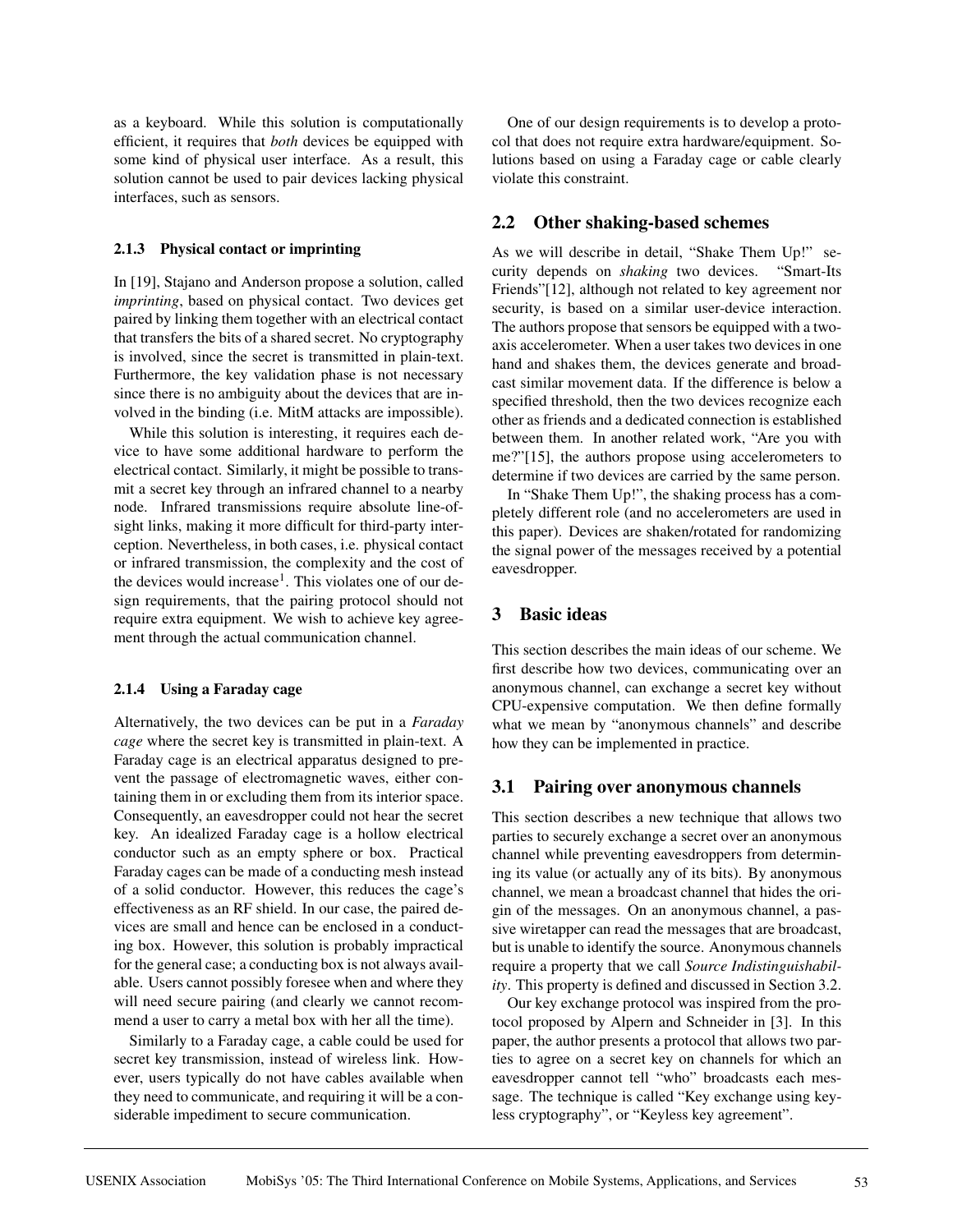For users Alice  $(A)$  and Bob  $(B)$  to agree on a *n*-bit key  $K_{AB}[n]$ , each first chooses its own random 2n-bit string:

$$
R_A[1], R_A[2], ..., R_A[2n]
$$
  

$$
R_B[1], R_B[2], ..., R_B[2n]
$$

User  $A$  then broadcasts  $2n$  anonymous messages (without sender identifier), one for each bit in  $R_A$ . Similarly, user  $B$  broadcasts  $2n$  anonymous messages (without sender identifier), one for each bit in  $R_B$ . The secret key is then defined by the bits  $R_A[j]$  sent by A such that  $R_A[j] \neq R_B[j]$ . Note that there are on the average n such bits. The salient property of the protocol is that the message content is not hidden. All messages are accessible to potential eavesdroppers, which however cannot determine the origin of each message. As a result, they are unable to identify the packets sent by A and therefore identify the correct bits. Since A knows her bits, she can easily identify the bits sent by  $B$ . Similarly since  $B$ knows his bits, he can easily identify the bits sent by A. Note that the packets transmitted by  $A$  and by  $B$  must be interleaved. Otherwise it might be easy for an eavesdropper to identify the bits sent by the same source from a timing analysis.  $R_A[1]$  and  $R_B[1]$  should be sent first, followed by  $R_A[2]$  and  $R_B[2]$ , the transmission order of each pair being randomized, and so on.

The protocol presented by Alpern and Schneider requires the broadcast of  $4n$  messages for  $A$  and  $B$  to agree on an n-bit secret key. We propose an optimization that reduces the number of broadcast messages to  $n$ . The overview of our protocol is the following (a more detailed description is presented in Section 4):

- 1. A selects  $n/2$  random bits  $R_A[1], R_A[2], ..., R_A[n/2]$
- 2. B selects n/2 random bits  $R_B[1], R_B[2], ..., R_B[n/2]$
- 3. A builds n/2 messages  $m_A[1], m_A[2], ..., m_A[n/2],$ where the source identifier of  $m_A[j]$  is either set to A if  $R_A[j]=1$  or set to B if  $R_A[j]=0$ .
- 4. *B* builds n/2 messages  $m_B[1], m_B[2], ..., m_B[n/2],$ where the source identifier of  $m_B[j]$  is either set to B if  $R_B[j]=1$  or set to A if  $R_B[j]=0$ .
- A and B send their messages synchronously but in a random order. In other words, the first messages of  $A$  and  $B$  are sent (in a random order), followed by the second messages (in a random order), and so on. In total, n messages are sent.
- For each message that A (resp. B) receives, it checks whether the source identifier is set correctly

(note that only  $A$  and  $B$  can perform this verification) and sets  $K_{AB}[k]$  to 1 if the source is correct or to 0 otherwise.

# **3.2 Source indistinguishability: definition and requirements**

The described key exchange protocol requires the *source indistinguishability* property. In other words, if two parties,  $A$  and  $B$ , run the previously described key exchange protocol, an eavesdropper should not be able to distinguish the packets sent by  $A$  from the packets sent by  $B$ . Failing to achieve this property actually leads to an insecure protocol, since the eavesdropper could then recover some (if not all) bits of the exchanged key.

This notion of source indistinguishability is very similar to the notion of ciphertext indistinguishability in encryption schemes [8]. The basic idea behind indistinguishability of an encryption scheme is to consider an adversary (not in possession of the secret key) who chooses two messages,  $m_1$  and  $m_2$ , of the same length. Then one of the messages is encrypted and the ciphertext is given to the adversary. The encrypted scheme is considered secure if the adversary cannot tell which of the two messages was encrypted.

We define *source indistinguishability* in a similar way as follows: a communication scheme between two parties A and B is *source indistinguishable* if for a given packet  $P$ , emitted by  $A$  or  $B$ , an eavesdropper cannot tell whether the packet was sent by  $A$  or  $B$ . More formally, the difference between the probability that the packet was sent by A and the probability that the packet was sent by B should be very small:

$$
Pr[source(P) = A] - Pr[source(P) = B] < \epsilon
$$

In practice, source indistinguishability requires the communication to be *temporally* and *spatially* indistinguishable. In the following sections, we discuss these requirements in detail <sup>2</sup>.

#### **3.2.1 Temporal indistinguishability**

Given two parties  $A$  and  $B$  communicating together, an eavesdropper should not be able, using *timing analysis*, to identify the packets emitted from A from those emitted from  $B$  with a probability larger than  $1/2$ . Furthermore, the eavesdropper should not be able to group packets emitted by the same source.

It is clear from the previous definition that a communication system that uses a TDMA (Time Division Multiplexing Access) based MAC (Medium Access Control) protocol cannot provide temporal indistinguishability. In a TDMA-based system, each terminal is given one or several time slots and can transmit only during one of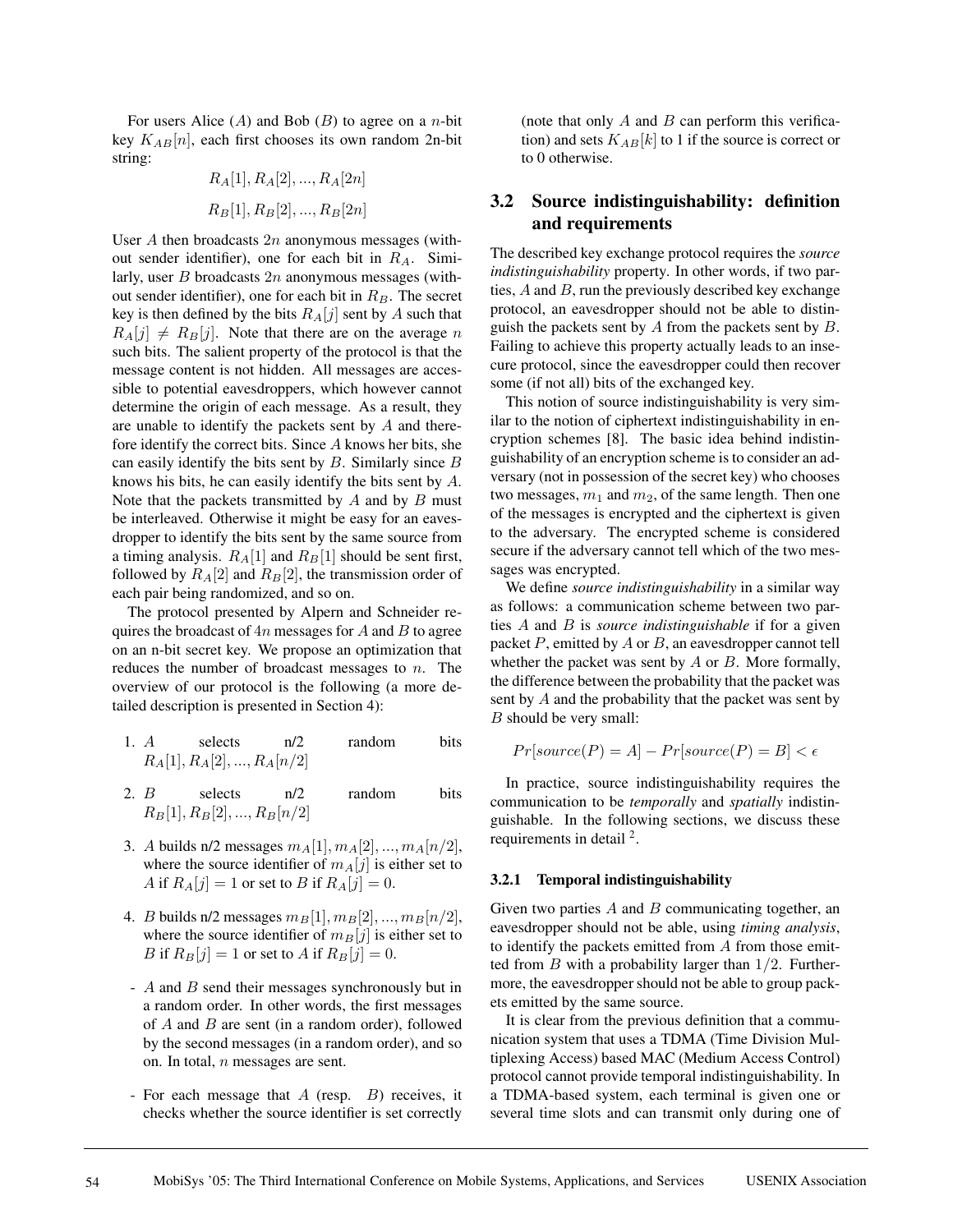its slots. As a result, it is very easy for any eavesdropper to identify the packets transmitted by a source or at least identify the packets sent by the same source.

Random access MAC protocols, such as CSMA (Carrier Sense Multiple Access) are more appropriate. CSMA protocols such as Ethernet or wireless Ethernet, multiple nodes are allowed to use the same channel in a random fashion. Before transmitting data a node listens to the channel. If the channel is busy then it waits for a random time and then listens again. If the channel is not busy, then it transmits its packet. In CSMA, collisions may happen when two terminals transmit simultaneously. CSMA/CD (Collision Detection) enables devices to detect a collision. After detecting a collision, a device waits a random time period and then attempts to re-transmit its message. With a CSMA-based system, the order of the packets sent by the different users can easily be randomized. This feature is crucial for the security of our approach. In this case, it will be very difficult for an eavesdropper to use timing information to identify the source.

#### **3.2.2 Spatial indistinguishability**

Given two parties  $A$  and  $B$  communicating together, an eavesdropper should not be able, using *spatial analysis* (or signal strength analysis), to distinguish the packets emitted by  $A$  from those emitted by  $B$  with a probability larger than  $1/2$ . In other words, the eavesdropper should not be able to detect the packets' source from their reception power.

This property is very difficult to achieve in practice since waves attenuate according to the *free space propagation* law and the eavesdropper can easily identify the location of the transmitter from the reception power of a received packet, i.e. from *power analysis*. More specifically, according to free space propagation law, the reception power  $S_r$  of a packet transmitted with power  $S_t$  by a transmitter that is located at a distance  $d$  is defined as:  $S_r = \frac{S_t G_t G_r K}{d^2}$ , where  $G_t$  is the antenna gain of the transmitter,  $G_r$  is the antenna gain of the receiver and  $K$  is a constant that depends on the signal frequency (or wavelength). If the receiver knows  $S_t$  and the gain, it can easily estimate d. An eavesdropper listening to a communication between two parties  $A$  and  $B$  can also use the reception power to identify the source of the packets with a probability larger than 1/2.

Let's assume that  $A$  and  $B$  use the same type of antenna (i.e. they have the same gain) and let's define  $k = G_t G_r K$ . If A and B transmit their packets with a power uniformly distributed between  $[S_t; S_t + \delta]$ then  $A$  receives the packets from  $B$  with a power uniformly distributed between  $\left[\frac{k S_t}{d^2}; \frac{k (S_t + \delta)}{d^2}\right]$ . Similarly,  $B$  receives the packets from  $A$  with a power uniformly

distributed between  $\left[\frac{k S_t}{d^2}; \frac{k (S_t + \delta)}{d^2}\right]$ . If the eavesdropper is listening with a large antenna (i.e.  $G'_r$  is large s.t.  $k' = G_t G'_r K > k$ ) and it is closer to A than to B (i.e.  $d_A \leq d_B$ ), then:

- 1. the power of A's packets received by the eavesdropper is uniformly distributed between  $\left[\frac{k^{\prime} S_t}{d_A^2}; \frac{k^{\prime} (S_t+\delta)}{d_A^2}\right]$  $\frac{(S_t + \delta)}{d_A^2}$  and,
- 2. the power of  $B$ 's packets received by the eavesdropper is uniformly distributed between  $\left[\frac{k^{\prime} S_t}{d_B^2}; \frac{k^{\prime} (S_t+\delta)}{d_B^2}\right]$  $\frac{(S_t+\delta)}{d_B^2}$ .

Therefore the eavesdropper can identify all the packets received with a power between  $\left[\frac{k' S_t}{d_B^2}; \frac{k' S_t}{d_A^2}\right]$  as belonging to  $B$  and all the packets received with power between  $\left[\frac{k^{r}(S_t+\delta)}{d^2}\right]$  $\frac{(S_t+\delta)}{d_B^2};\frac{k'(S_t+\delta)}{d_A^2}$ only be secure if one of the two following conditions is  $\frac{(S_t+\delta)}{d_A^2}$  as belonging to A. The scheme can met:

- 1. *Condition 1*:  $d_A = d_B$ . The scheme is secure because the power of the packets sent by A is statistically indistinguishable from the power of the packets sent by B. If  $d_A \neq d_B$ , the eavesdropper can identify some of the bits of the secret key. The number of bits that can be identified depends of the values of  $d_A$  and  $d_B$ . If  $d_B > (S_t + \frac{\delta}{S_t})^{1/2} d_A$ , the eavesdropper can guess the source of all the packets exchanged between  $A$  and  $B$  and therefore all bits of the secret key. If  $d_A < d_B < (S_t + \frac{\delta}{S_t})^{1/2} d_A$ , the eavesdropper can guess the source of some percentage of the packets. This percentage depends on the difference between  $d_A$  and  $d_B$ . Note that if the eavesdropper can monitor at several locations, and receive the same packets with different reception powers, it will be even easier for her to identify the source of the packets.
- 2. *Condition 2*: A and B move during the pairing phase such that  $d_A$  and  $d_B$  (and therefore their respective powers) are statistically indistinguishable.

## **4 Movement-based pairing**

This section describes a new protocol that can be used to pair two devices  $A$  and  $B$  securely and without using expensive public-key cryptographic protocols. Our key agreement protocol is based on the combination of the two following: we first optimize Alpern and Schneider's keyless key agreement protocol and adapt it to an ad hoc configuration. Secondly, we show that the protocol can be secured against power analysis by shaking the two devices around each other. We show that it is secure against DoS (Denial-of-Service) and MitM (Man-in-the-Middle) attacks.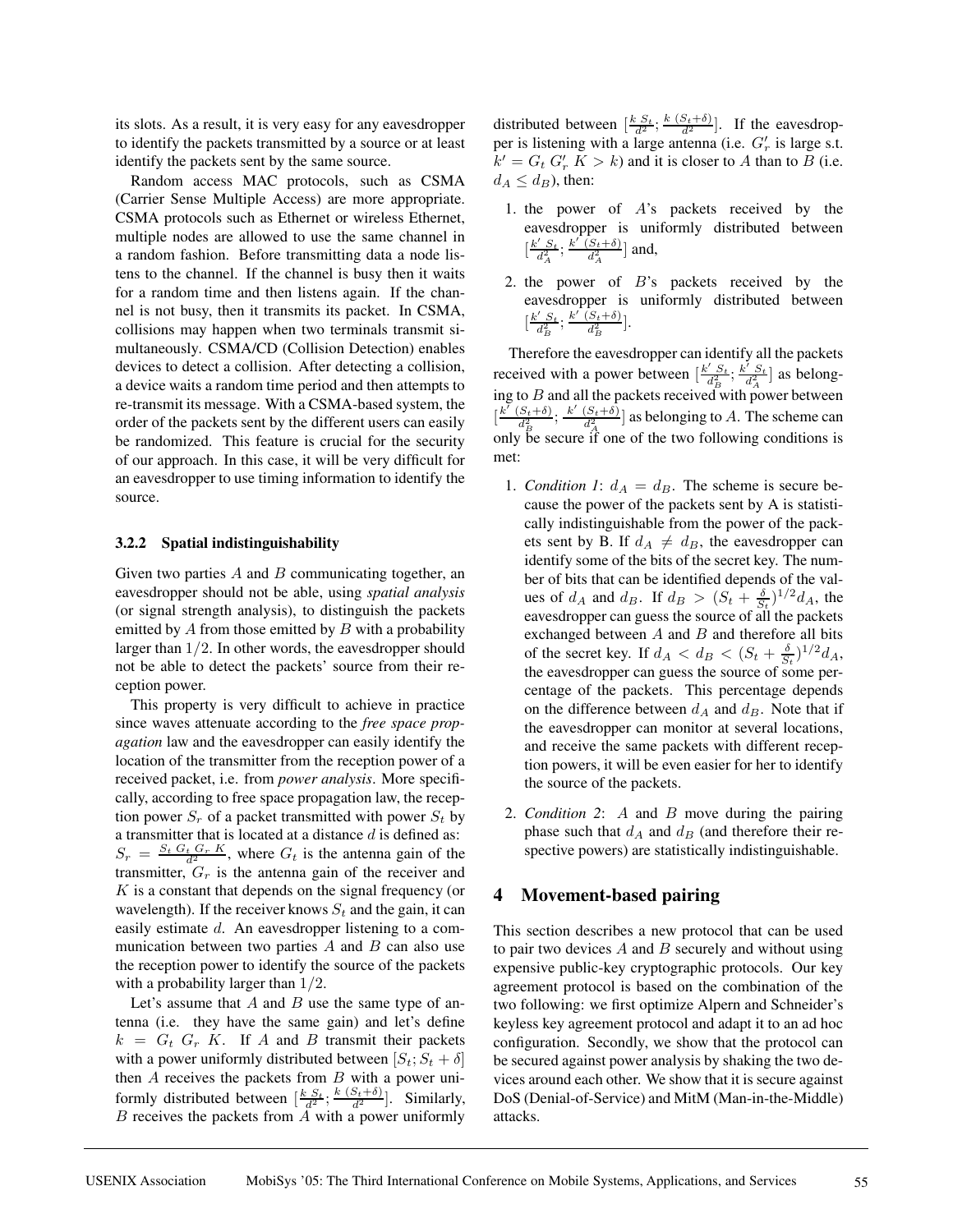

Figure 1: Key agreement protocol for movement-based pairing.

# **4.1 Key agreement**

In our pairing protocol, key agreement is performed using the protocol described in Figure 1. This protocol is an optimization of the approach proposed by Alpern and Schneider [3]. The number of messages per secret bit is reduced (1 instead of 4), making the protocol more energy efficient.

The protocol starts by a START message transmitted by one of the two parties, either  $A$  or  $B$ . This message contains the value  $k$  which is the size of the key, and the address of the packet's source. Upon reception of this message, the other party replies with another START message that contains its address. This exchange allows each device to learn the other party's address and the size of the desired shared key. It should be triggered by the user, for example, pushing a button on both devices.

At each round j, either A or B (with equal probability) broadcasts an empty packet at time  $t_i$ , where  $t_i$  is randomly selected in the interval  $[jT; (j + 1)T]$ , and T is a constant. Secret bits are represented by the correct or inversed placement of source and destination addresses. If the sender and recipient addresses are correct, the terminals  $A$  and  $B$  presume a secret bit TRUE (1), otherwise they presume FALSE (0). For example, in Figure 1, the first message is sent by  $A$ . The source address is set to  $A$  and the destination address is set to  $B$ . Since the packet was actually sent by  $A$ , the resulting bit (the first bit) of the secret key is then set to 1 by  $A$  and  $B$ . Note that an eavesdropper cannot identify the real source of the packet and therefore cannot retrieve the value of the exchanged secret bit. Each packet identifies one bit of the secret key. At the end of the  $k$  rounds,  $A$  and  $B$  share a k-bit long secret key. Therefore, if a 60-bit long key is required, the protocol should contain 60 rounds, i.e. 60 packets.

The protocol is terminated by two messages, that are used to validate the exchanged key. The message sent by A contains the value  $a = hash(A|B|key)$ , where key is the exchanged key. The message sent by  $B$  contains the value  $b = hash(B|A|key)$ . The order of these two messages is also random. When  $B$  receives the value  $a$ , it can verify that  $A$  has the same key. Similarly,  $A$  can verify, upon reception of  $b$ , that  $B$  computed the correct key.

# **4.2 Achieving spatial indistinguishability: Shake them up!**

As described in Section 4, the previous scheme is secure only if the source of the packets are indistinguishable.

*Time indistinguishability* is provided by randomizing the order of transmission of packets sent by  $A$  and  $B$ , as described in the previous section. An eavesdropper can therefore not guess who is going to transmit next. Also, we are using CSMA-based wireless systems, such as 802.11, to guarantee that the access to the channel is also random and does not reveal any information about the source.

As explained previously, *spatial indistinguishability* is more difficult to achieve. We propose to achieve this property with user assistance. The user(s) should shake (i.e. move and turn) the devices during key agreement in order to equalize the average signal strength of the two devices measured by a potential eavesdropper.

The required movements depend on the type of antennas used. For truly omni-directional antennas, antenna orientation will not reveal any signal strength difference between two devices. In these cases, it will be sufficient to take both devices and turn them, one around the other, in order to equalize the effect of distance (between each terminal and the eavesdropper) on the signal strength measurements performed by an eavesdropper. If the antennas are not truly omni-directional, randomizing the distance will not be enough to achieve spatial indistinguishability. Different orientation of the devices may reveal a serious signal level difference. In order to avoid this problem, during key agreement the two devices must be randomly turned to different directions (in our experimentations we used commodity 802.11 cards which are not omni-directional. Section 5 contains more details on this issue).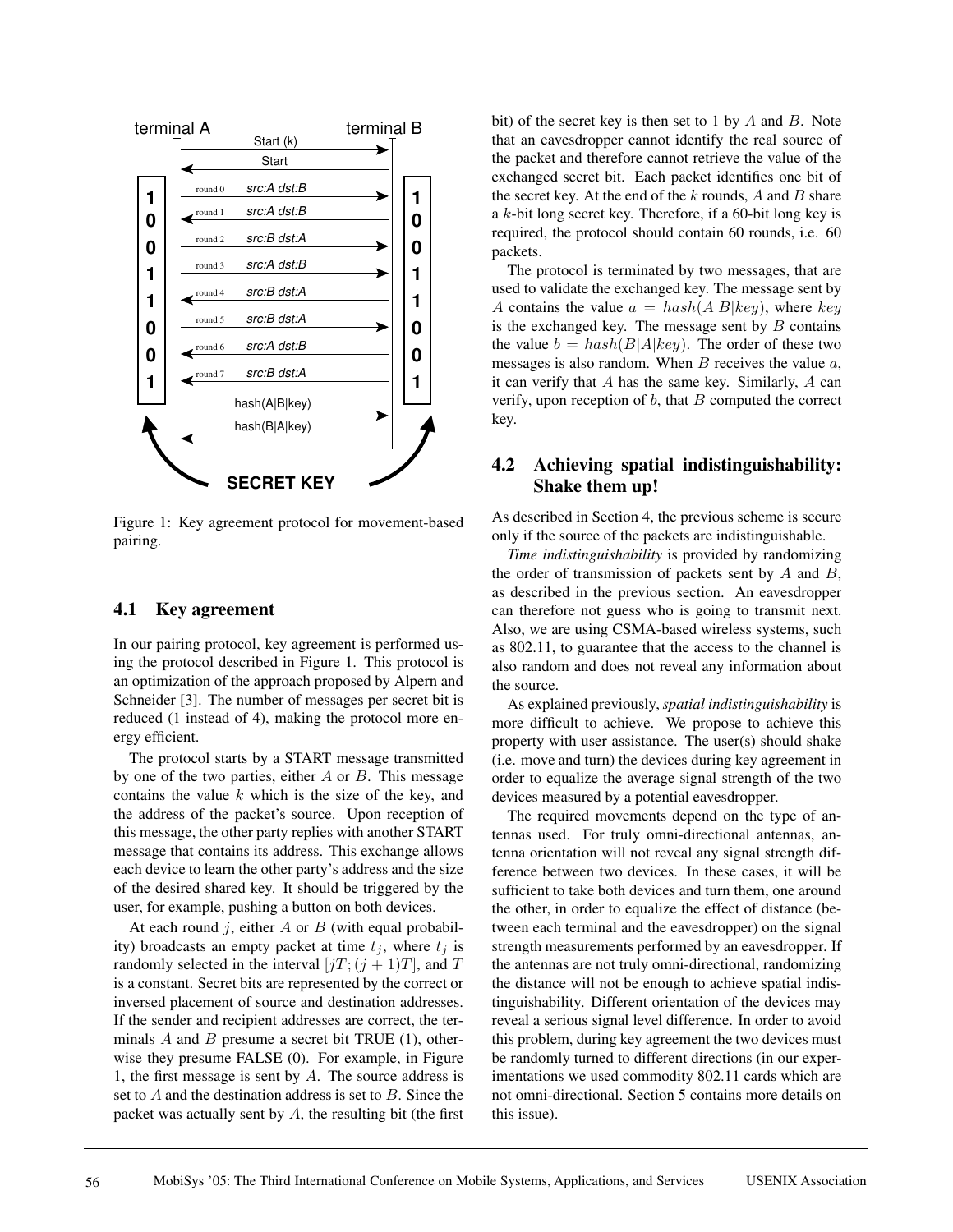Clearly, in both cases, having small and lightweight devices (e.g. sensors or small PDAs) will reduce the user burden for key agreement. The user can take one device in each of his hands and randomly move them one around the other according to the horizontal and vertical axes. If the devices are very small, he can take both of them in one hand and shake his arm, like he would do with an orange juice bottle.

The security of the proposed scheme depends on the quality of the movement. Users of our scheme should be aware that it is their responsibility and in their best interest to move the devices properly during the pairing phase. Movement-based operations or "protocols" are quite frequent and accepted in our everyday lives. For example, orange juice or shaving cream bottles are universally shaken prior to use. This is now a well-known and quite a natural protocol. Furthermore it is commonly accepted that it is the responsibility and in the interest of the consumer to perform this shaking operation properly.

# **4.3 Protection against MitM and DoS attacks**

## **4.3.1 Protection against MitM attacks**

Defeating a MitM (Man-in-the-Middle) attack requires assurance for a terminal A that a secret key is really being exchanged with the intended terminal  $B$  and not an impostor's device. This is the goal of the *Pairing Validation* protocol, as described in Section 1.

In our case, this problem is reduced to the following issue: "how do the two devices reliably determine each other's address in the presence of many other devices?" As explained in Section 2.2, the smart-its friends scheme solves this problem. However this solution may be considered costly and impractical since it requires extra hardware, namely an accelerometer. Certificates could also be used for authenticating the START messages. However, our goal in this paper is to avoid CPUexpensive operations such as exponentiations or signature verifications.

In our case, proximity (and hence high signal level of START messages) is used for authentication. In "Shake Them Up!", the pairing protocol is triggered by the user by, for example, pushing a button on the devices. At this point, the devices will start to generate START messages at a specified rate. The user will bring the two devices near to each other (possibly resulting in antenna contact). The devices will receive each other's START message with a high signal level, starting the "Shake Them Up!" procedure. Experience with 802.11 cards has shown that a very high signal level can be obtained when two cards touch each other, and a distance about 1 or 2 cm quickly results in a much lower signal level. Using a signal level threshold e.g. 0 or 1 dBm, this device association protocol can be implemented. In our case, the higher the specified rate of START messages, the faster the devices can detect each other with high signal level (when the user finds the correct positioning). Let  $Q$  be the period of broadcast START messages. While initiating the pairing process, if the user missed a START message (i.e. it was received at a lower signal level than the specified threshold), the user must wait another  $Q$  time units. Consequently, Q must be low, e.g. for example 1 second, to allow the user to easily and quickly start the pairing process. Once the two devices obtain each other's address correctly, MitM attacks will be impossible.

A distant impostor may attempt to foil this technique by increasing its transmission range. However this attack is easily detectable since the victim will receive several START messages at a rate higher than Q.

One of the devices, say device  $B$ , may be down and an attacker may profit from this situation to impersonate B. This attack can be prevented if each device has a status LED which indicates whether it is active or down. Even a sensor device (with no display) is likely to have such a LED. Furthermore, if the devices  $A$  and  $B$  are shaken together (i.e. the user holds the two devices in one hand and shakes his hand), A should receive the messages coming from B with constant signal power. Most likely, the signal power of the different messages sent by the attacker will be different (since the attacker is not shaken together with A and therefore does not follow the same mobility pattern). In this scenario, this attack can easily be detected by A.

# **4.3.2 Protection against DoS attacks**

We can differentiate between two kinds of DoS (Denialof-Service) attacks on a key agreement protocol. In the first one an attacker may exploit the key agreement protocol to force a victim to perform computationally expensive operations, with the goal of draining its battery or preventing it from performing useful work. Unlike public-key cryptography-based schemes, our protocol is not based on CPU-intensive operations and therefore immune against such DoS attacks. Another DoS attack may consist of sabotaging the key agreement, i.e. making it impossible for the two parties to agree on a same secret key.

In our basic scheme, it is easy for an attacker to insert a bogus packet with source address A and destination address  $B$  (or vice versa) and perform what we call a *key poisoning* attack. Such a packet inserted by a third party would generate different secret bits at the terminals A and B. The attacker can insert an arbitrary number of bogus packets, and make it impossible for  $A$  and  $B$  to agree on a secret key.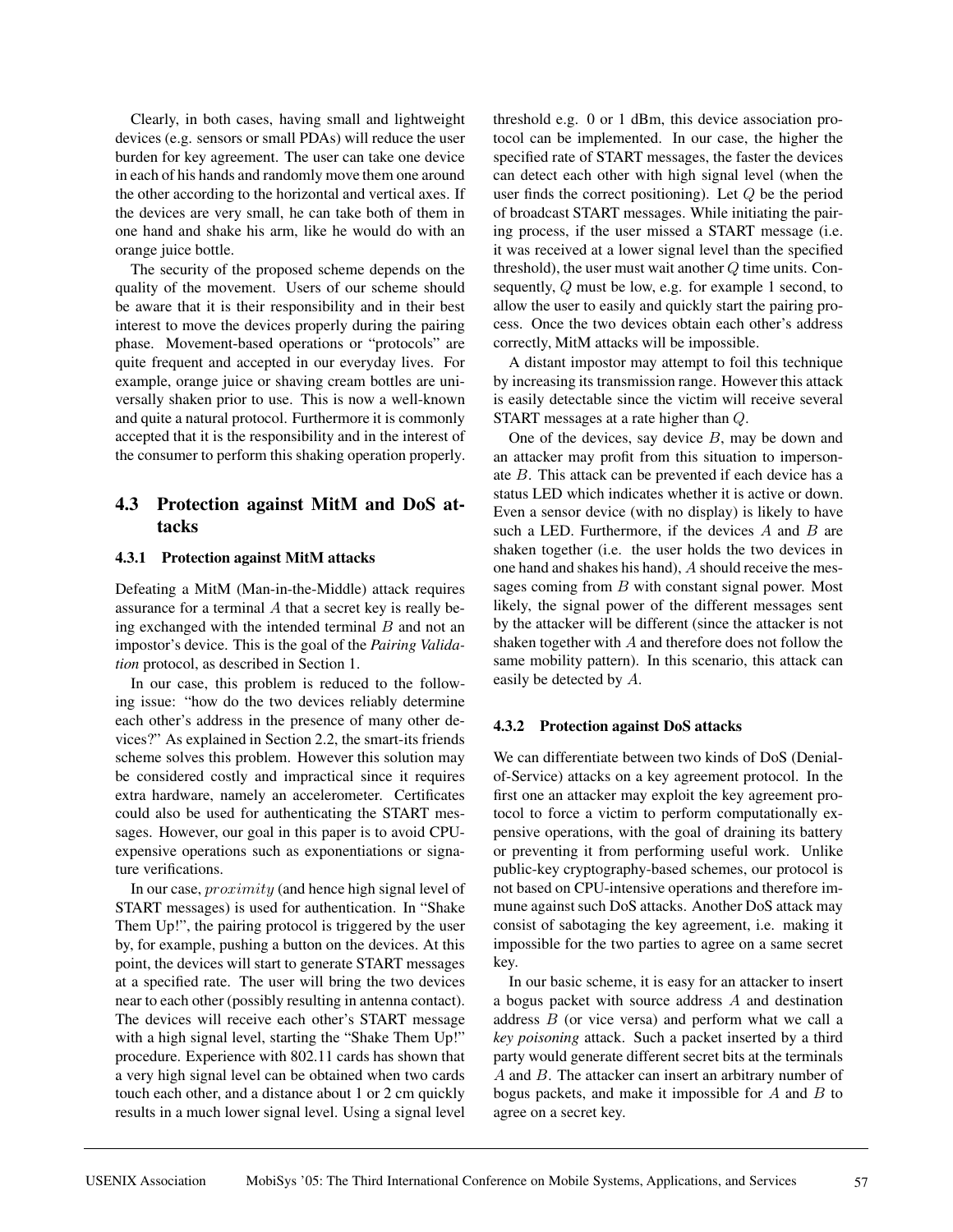

Figure 2: A protocol that resists what we call a *key poisoning DoS attack*. When this protocol is used for key agreement, an active attacker cannot poison (i.e. corrupt) the secret key by inserting bogus messages with the addresses of  $A$  and  $B$  (see text for details). This protection is obtained at the cost of two messages per secret bit.

The protocol depicted in Figure 2 defeats the key poisoning attack. In this protocol, each secret bit is constructed using one packet from A and another from B, i.e. both terminals contribute to the construction of each secret bit. Each secret bit is given a sequence number (which also corresponds to the round number). In order to generate the secret bit  $i$  the two terminals generate a packet with correct or flipped address positions, in random order (i.e. the probability that the first packet  $i$  will be transmitted by  $A$  is 0.5). The outcome of the two packets i are combined by taking their sum (mod 2), or exclusive OR. The result is the secret bit i.

In order to alterate the secret bit  $i$ , an attacking node can insert  $x$  packets with the same sequence number. In this case both sides will record  $x + 2$  bits with the same sequence number, but only two of them will be the same at both sides. Let  $\{a_1, ..., a_{x+2}\}\$  and  $\{b_1, ..., b_{x+2}\}\$  the set of bits (with the same sequence number) that the terminals  $A$  and  $B$  have recorded. Then we have

$$
a_1 \oplus \cdots \oplus a_{x+2} = b_1 \oplus \cdots \oplus b_{x+2}
$$

if 
$$
x
$$
 is even, and

$$
b_1 \oplus \cdots \oplus a_{x+2} \neq b_1 \oplus \cdots \oplus b_{x+2}
$$

if  $x$  is odd.

Key poisoning can be defeated by taking the sum (mod 2) of the bits with the sequence number  $i$ , as usual (except that in normal operation  $x = 0$ ). Note that if the attacker inserted an odd number  $x$  of packets, the terminal  $A$  must invert the resulting secret bit  $i$ . This protocol requires twice as many messages as the basic protocol. However, this protocol is only necessary when the user believes that his devices are under DoS attack. Otherwise, the basic scheme should be used.

This protocol fails, however, when  $A$  and  $B$  do not receive the same messages. This might happen when some of the messages are lost. We therefore suggest that A and B append to each of their messages a hash of all the previous messages they have seen since the beginning of the protocol. As a result, if one or several messages are lost,  $A$  and  $B$  can detect it immediately (instead of waiting until the end of the protocol and comparing a hash of the derived keys).

## **5 Experimentations and analysis**

In this section, we analyze, by experimentations, the security of the proposed pairing scheme. More specifically, we show that signal power analysis cannot be used by an attacker to retrieve the key exchanged between two devices that use our pairing protocol. We also evaluate the energy cost of our protocol and show that although it requires several messages, it is much more energy-efficient than a Diffie-Hellman based pairing protocol.

## **5.1 Setup and methodology**

We built a testbed with lightweight laptops equipped with a PCMCIA Lucent IEEE 802.11 Wavelan card operating at 2.457GHz (802.11 channel 10) and 2Mbps bit rate and in ad hoc mode. Our cards support RSSI (Received Signal Strength Indicator) and allow us to visualize and evaluate the power of received packets. Our signal level cryptanalyzer is built upon Linux wireless tools<sup>3</sup>, and in particular *iwspy* that allows to get per node link quality. The iwspy command takes as argument a MAC address M, and outputs the received signal and noise levels of packets whose source address is M.

Figure 3 depicts a typical measurement that can be carried out by any user using the iwpsy tool and a simple sampling script. Note that  $i w s p y$  also outputs the noise level which is about -96dBm in our environment.

The received signal strength depends on at least 4 distinct factors:

- 1. Transmission power: Packets are transmitted at our cards' default value which is 15 dBm<sup>4</sup>.
- 2. Distance between the source and the signal level analyzer.
- 3. The relative angle between the source and the signal level analyzer: the cards that we use are not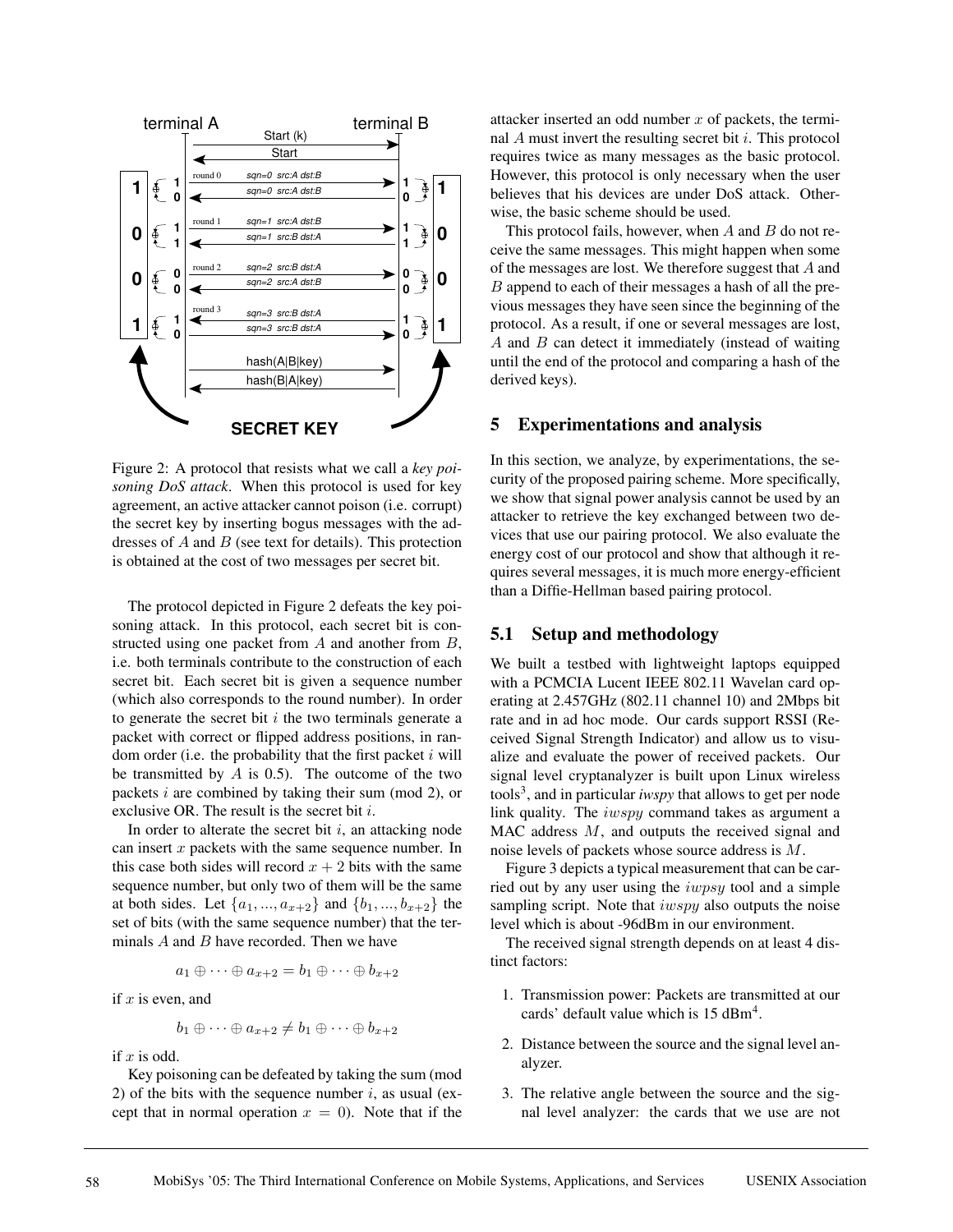

Figure 3: A typical *iwspy* output. In this example, the "iwspied" terminal is stationary while the first ∼100 samples are taken and then it moves to a location that is closer to the signal level analyzer machine. The distance between the two cards is easily determined by signal strength analysis.

omni-directional and the received signal level depends heavily on the relative angle of the two cards.

4. Relative position of the terminals (or, cards): when the two terminals are very close, they may become obstacles for each other. For example, terminal A may be in front of terminal  $B$ . In this case, packets from A are received at a higher signal level (even if the above factors had no impact on the signal level difference).

During each experiment, referred as 'scenario', Eve (eavesdropper, or cryptanalyzer) measures the signal strength of the packets sent by Alice (terminal A) and Bob (terminal B) during key agreement. Many different experiments were carried out. We only provide the most representative ones that we consider generic and applicable to almost all situations because they perfectly reflect the points (2) and (3) listed above. Our first scenario, denoted *scenario1*, is illustrated in Figure 4-a. In this scenario Alice and Bob are close to each other (within 0.5 meter) and make two kinds of movements in order to equalize their average signal strength captured by Eve:

• We use commodity wireless Ethernet cards and they are not omnidirectional. Thus, in order to confuse Eve, Alice and Bob must turn their laptop in randomly changing directions (at a reasonable speed). The process requires reasonable effort from the user and takes around 16 seconds for agreeing upon an 80-bit secret key. The details of movement speed and its effect on security will be discussed later.

• Alice and Bob move their devices one around another with a reasonable effort, i.e randomly and at a moderate speed. This helps Alice and Bob to hide their relative distance between their cards and a potential eavesdropper that may be located anywhere.

In scenario1, we consider a pessimistic passive attack where Eve's wireless Ethernet card (the white arrow) is directly oriented to Alice and Bob and situated only 2.2 meters away. This allows Eve to make relatively accurate signal level measurements. In practice, Alice and Bob would probably notice the presence of a third person during key agreement, and look for another place where eavesdroppers cannot approach them. However, in some situations such countermeasures may not be practical. This scenario attempts to capture the cases where the presence of a third person cannot be avoided. Note also that an eavesdropper may have installed hidden signal level cryptanalyzers at strategical points. Thus, the absence of a third person, does not necessarily imply a secure environment. For example, the eavesdropper might be behind a thin wall or partition (e.g. a cubicle wall), and not visible to Alice and Bob. In this scenario Alice and Bob respect the key agreement requirements, hence the key will be secure as we will show below.

In scenario2 (Figure 4-b), we demonstrate an inappropriate usage of our protocol that we would like to disadvise. In this scenario Alice and Bob are not close to each other. They both move their laptop randomly in every possible direction, but they are always far from each other and their location does not change during key agreement. Eve profits from the distance between Alice and Bob, and directs her card to Alice. Consequently, Alice's packets are received at a higher signal level than that of Bob, rendering the secret key weak.

The scenario3 (Figure 4-c) is even less secure and firmly disadvised. Alice is 4 times closer to Eve than Bob. Eve is located between the two terminals and profits from the situation by directing her wireless Ethernet card to Alice. Although Alice and Bob's cards are perfectly turned in random directions, Eve can easily differentiate between their packets. As a result, the key is extremely weak.

## **5.2 Signal power analysis**

The signal level cryptanalysis results for the above three scenarii are shown in Figure 5.

In scenario1, we observe that Alice and Bob's packets are mixed and not easily distinguishable by Eve (the reader may imagine that Eve's vision has only one color regardless of the sender's ID). The only information available to Eve will be the absolute value of signal level difference between two packets captured during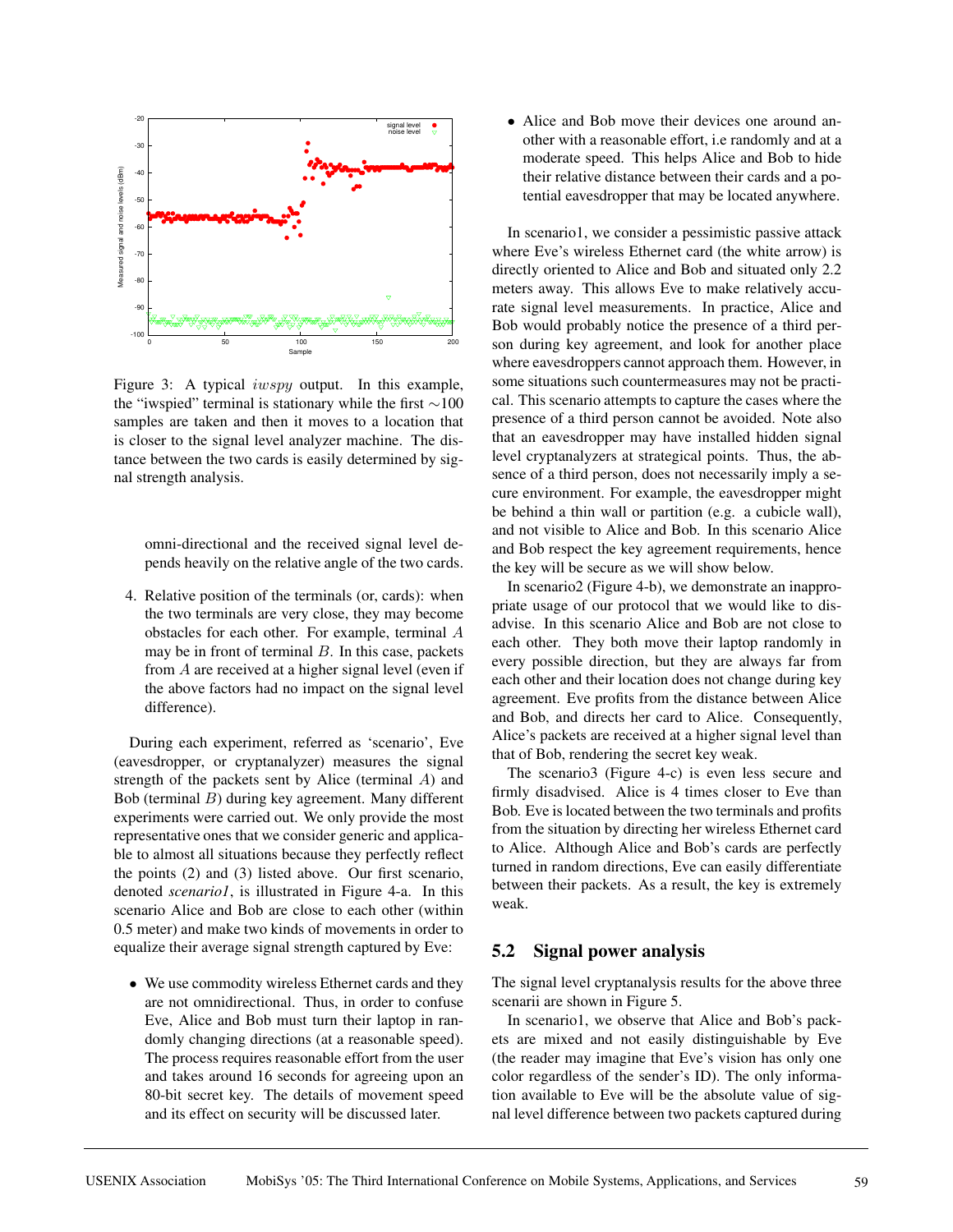

(a) scenario1

terminal A terminal B

terminal A terminal B

 $\odot$  $\circ$ - 69  $\odot$ b.

 $\overline{\circ}_{\circ}$ 

 $\circ$ 

 $\infty$ 

0 10 20 30 40 50 60 70 80

Round

(b) scenario2







(b) scenario2







Figure 5: Received signal level of terminal A (Alice) and terminal  $B$  (Bob) during key agreement. The reader may imagine that Eve's vision has only one color (i.e. all packets are black).

(c) scenario3

0 10 20 30 40 50 60 70 80

Round

-70

-70

-60

-50

Signal level (dBm)

ignal

 $-40$ 

-30

-20

-60

-50

Signal level (dBm)

Signal level (dBm

-40

-30

-20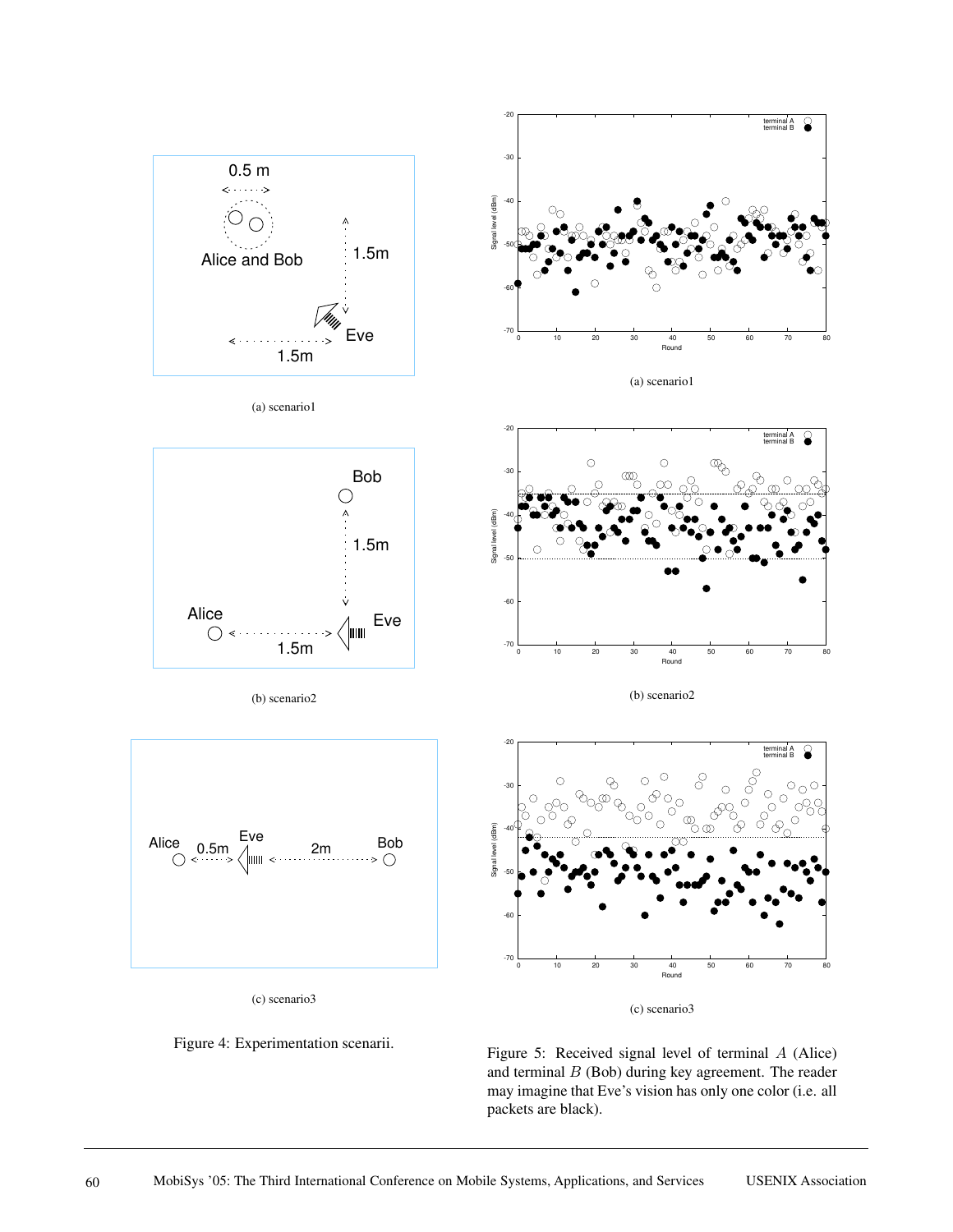each round (1 packet from Alice, 1 packet from Bob). In Figure 6 we provide a frequency diagram of these signal level differences. It should be noted that, when plotting these histograms we have profited from additional information that is not available to Eve: the sign of the observed differences (i.e. (+) when Alice's packet is received with greater signal level than that of Bob, and (-) otherwise). These histograms were plotted using 1000 samples (i.e. rounds) in order to provide accurate results that correspond to the average case (for a given scenario). For our data collection purposes, Alice and Bob performed the required laptop movements for a much longer time than needed in practice:  $\sim$  3.5 minutes for each experiment (in our experiments Alice and Bob generated 0.2 packets per second, as we will explain later). The histogram that corresponds to scenario1 is centered on ∼0 and roughly symmetric. Consequently, we conjecture that Alice and Bob's packets cannot be distinguished using signal strength analysis.

In practice, the results look satisfactory in scenario2. There is no well defined technique (at least to our knowledge at time of writing) that will allow to clearly distinguish Alice's and Bob's packets. Note for example that, above the line -50dBm all packets are Alice's packets. Similarly, below the line -35dBm, we have only Bob's packets. However, unlike the reader, this information is not provided to Eve.

On the other hand, the resulting key is clearly insecure in theory. As shown in Figure 5-b the signal level differences are important: the histogram is centered at 7.34 dBm. Although it is unknown to the attacker, this difference is considerable (making us uncomfortable) and reflects very well the fact that Eve's wireless Ethernet card is directed to Alice. Thus, we base our conclusion on the theoretical security of the protocol and disadvise the type of scenario where Alice and Bob are 'not' close to each other. The security of the secret key in this scenario could be improved by adding more rounds, however this would lead to a very inefficient key agreement. We recommend that Alice and Bob be as close to each other as possible (in addition to turning their devices in random directions).

In the final scenario, scenario3, the situation is clearly worse. The resulting key is not only 'theoretically' breakable as shown by the frequency diagram (centered at 14.92 dBm), but also breakable in practice. Figure 5-c reveals what we call a "break point" which is situated around -41dBm. There is a visible gap at that point where Alice and Bob's packets are clearly separated.

## **5.3 Energy consumption considerations**

In this section, we compare the power consumption of our scheme with the power consumption of a Diffie-



Figure 6: Frequency diagrams for signal level difference. In scenario1, the spatial indistinguishability requirement is satisfied. The histogram is centered on zero and symmetric. Thus, in this paper it is conjectured that an eavesdropper cannot distinguish the source of the packets regarding signal level difference (in scenario1).

Hellman based pairing. For the purpose of this comparison, we assume that the two devices being paired are sensors using TinyOS and that the size of the generated shared key is 72 bits.

With our scheme, each device must receive and send 36 packets. Considering that a TinyOS packet that has a header size of 7 bytes [13], each device must send and receive 2016 bits ( $36 \times 8 \times 7$ ) (as explained in Section 4, in our basic protocol, packets do not have to contain any payload). However transmitting one bit consumes about as much power as executing 800-1000 instructions [9, 13]. Receiving one bit consumes about half as much power as sending one bit. As a result, our protocol consumes as much energy as the execution of about  $2.72 \times 10^6$  instructions  $(2016 \times 900 + 2016 \times 450)$ .

In comparison, with a Diffie-Hellman based pairing protocol, each device needs to exchange their Diffie-Hellman public component (i.e.  $g^x$ , where x is the device's private key). A security equivalent to 72 bits requires to select a modulus of 1024 bits and an exponent of 130 bits [14]. As a result, the device's Diffie-Hellman public component is 1024-bit long. Since the maximum number of payload bits in a TinyOS packet is 232, each device must send (and receive) 5 packets. Therefore, the total number of bits sent and received is 1304 bits: 4 packets containing 232 bits and 1 packet containing 96 bits. This consumes as much energy as the execution of  $1.76 \times 10^6$  instructions  $(1304 \times 900 + 1304 \times 450)$ . Upon reception of the other party's public component, each device has to exponentiate it with its Diffie-Hellman private key. Exponentiating using the Montgomery algorithm re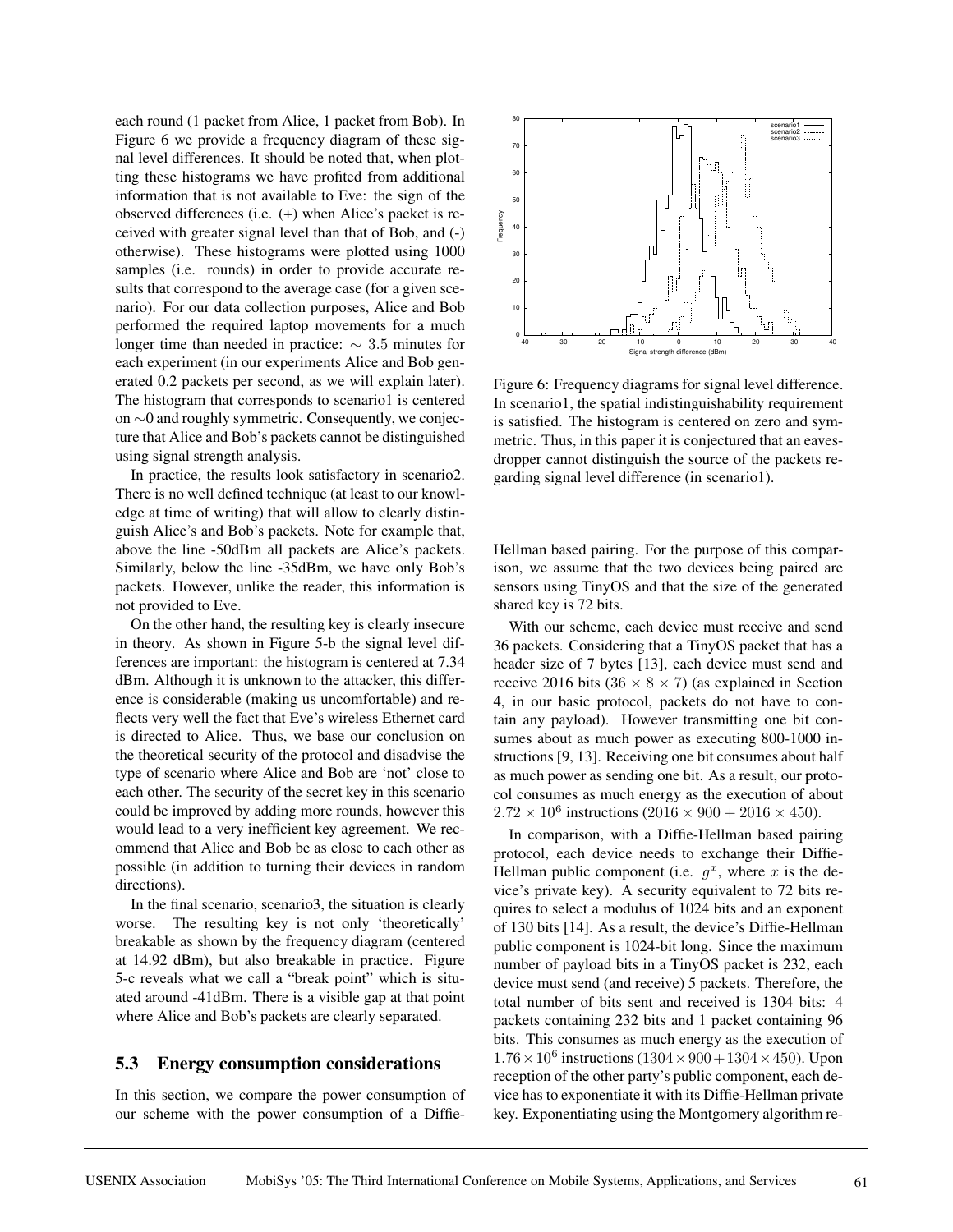quires  $3 \times l \times (l+1) \times (t+1)$  single-precision multiplications, where  $l$  is the size of the modulus and  $t$  the size of the exponent [16]. With  $l = 1024$  and  $t = 130$ , each device must perform  $4.12 \times 10^8$  single-precision multiplications. In conclusion, the total power consumed by each device is therefore equivalent to the power consumed by the execution of  $1.76 \times 10^6 + 4.12 \times 10^8$  instructions. This cost is about *100 times* larger than the cost of our scheme.

The bandwidth cost of the Diffie-Hellman based solution could be significantly decreased with Elliptic Curve Cryptography. In fact, the security of a 1024-bit Diffie-Hellman key exchange is equivalent to the security of a 135-bit Elliptic Curve Diffie-Hellman (EC-DH) key exchange [14]. Therefore only one packet would be necessary to be exchanged by the two devices. This would reduce the energy cost due to communication by 5. However, as shown in [5], EC-DH key derivation cost is even more expensive than regular DH key derivation. Therefore the total energy cost would still be much higher than the cost of our scheme.

# **6 Discussion**

In this section, we present a discussion of more sophisticated attacks that the "Shake Them Up!" strategy may face.

# **6.1 RF analysis attacks on reference clocks**

How secure is our protocol against a well equipped attacker? An attacker may use more sophisticated equipment, and conduct much more rigorous cryptanalysis. Using an RF test equipment, for example, it is possible to snoop the packets and record their signal shape. By studying the signal shape of each packet, additional information may be discovered and help distinguish one of the device's packets from the other. Although the signal amplitude should not reveal anything more than an RSSI measurement, signal-frequency may reveal a drift between the participants' reference clock implementation.

By current practice, a quartz crystal or crystal clock oscillator stabilizes the carrier and baseband frequencies in an RF transceiver. In order to ensure frequency lock between two devices, and avoid serious phase noise, a tight-stability reference clock is necessary. Nevertheless, a reference clock implementation is never perfect. A random clock drift is generally unavoidable, due to practical difficulties found at the hardware level. Typically, an error of up to  $\pm 25$ ppm (parts per million) is tolerated. This tolerance includes the initial calibration tolerance at 25◦C, frequency changes over operating temperature, power and load fluctuations, and aging[17]. For example, at 2.4GHz carrier frequency, a frequency offset of up to  $\frac{2.4 \times 10^9 \times 2 \times 25}{10^6}$  =120kHz would be tolerated. [4] reports 250kHz of central frequency accuracy tolerance. The main reason for clock drift is aging. I.e. the clock drift is mostly stable in short-term (except in case of shock, or abrupt temperature changes), but logarithmically increases in time[20, 1]. A clock drift from  $\pm 1$ to  $\pm 5$  ppm/year can be incurred depending on the crystal used [2].

Consequently, during "Shake Them Up!", device A may always transmit at a central frequency  $f_A$  while the device B transmits at  $f_B$ , where  $f_A = f_B + \epsilon$ . A third party equipped with an RF analyzer can then retrieve the secret key by correlating the packets with the same central frequency. A frequency shift of several kHz is unfortunately too large to be compensated with the *Doppler effect* made by separately shaking the devices. A shaking speed of  $\pm 10$ m/s would only make a Doppler effect between  $\pm$ 50Hz (at 2.4GHz) which probably cannot counterbalance the error  $\epsilon$ .

A possible defense against this attack consists of adding a deliberate and random frequency offset so that  $f_A$  and  $f_B$  span over similar frequency ranges. This solution however requires firmware changes, making it a longer-term solution. Let the frequency offset tolerance be  $\pm \delta$  and  $f_A < f_B$  (i.e.  $f_A$  and  $f_B$  are within the range  $[f - \delta; f + \delta]$  and both devices add a deliberate random frequency shift  $t$  to each packet. The devices will have a frequency range between  $[f_A - t; f_A + t]$  and  $[f_B - t; f_B + t]$  respectively. Assuming that an eavesdropper, Eve, knows  $f_A$  and  $f_B$ , then she can deduce that the packets transmitted with a frequency larger than  $f_A + t$  originate from B, and the packets transmitted with a frequency smaller than  $f_B - t$  originate from A.

However, the packets received within range  $[f_B$  $t$ ;  $f_A + t$  are emitted by A or B with the same probability. This is illustrated in Figure 7. Let  $k$  be the number of packets emitted by each device. It can be shown that,  $\frac{k}{2t} \times (f_A - f_B + 2t)$  packets of A (and B) will have a central frequency between  $[f_B - t; f_A + t]$ . If we wish to use an 80-bit secret key, at least 40 packets of A and 40 packets of  $B$  must be in this frequency range. This condition is satisfied if:  $\frac{k}{2t} \times (f_A - \bar{f}_B + 2t) > 40$ , i.e.

$$
k > \frac{40 \times 2t}{f_A - f_B + 2t}
$$

where  $t > \delta$  (recall that  $2\delta$  is the maximum frequency shift between two devices). In the worse scenario,  $f_A =$  $f - \delta$  and  $f_B = f + \delta$ , i.e.  $f_A - f_B = -2 \times \delta$  and  $k > 40 \times t/(t - \delta)$ . If t is set to  $2 \times \delta$ , then k can be set to 80. To summarize, by setting t to  $2 \times \delta$  and k to 80 (instead of 40 in the basic scheme), the generated secret is secure for any value of  $f_A$  and  $f_B$  in  $[f - \delta; f + \delta]$ .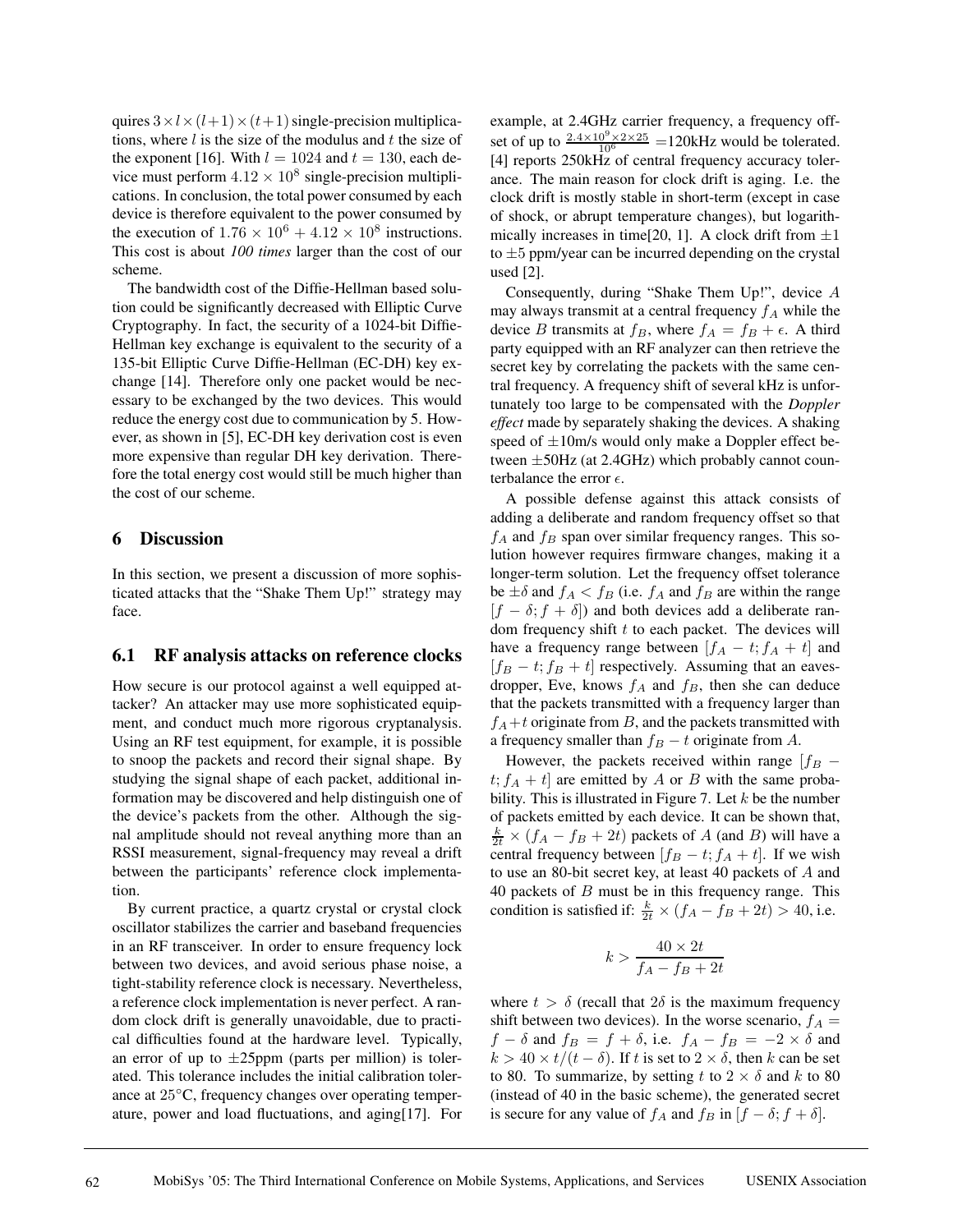

Figure 7: A technique for hiding the clock drift between two devices. In the region where the central radio frequencies of each device overlap, the packets of  $A$  and  $B$ are indistinguishable.

## **6.2 Camera-assisted packet captures**

Another type of attack that "Shake Them Up!" may be exposed to is a video camera assisted attack. Using a signal level analyzer that is synchronized with a video camera, an attacker may correlate different device locations and their respective signal power during the shaking process. Users may employ different strategies against this threat such as hiding the sensor devices with their hand (provided that the devices are small).

Hiding the devices has also the additional benefits that it protects our scheme against eavesdroppers with unidirectional antennas. Since the location of the sensors are hidden, an eavesdropper cannot aim an antenna at one of the sensors for identifying its packets.

# **7 Conclusion**

In this paper we presented a novel secure pairing scheme for CPU-constrained devices without a need for special hardware or interfaces. Using an existing communication channel such as 802.11 or 802.15.4, two devices that are close to each other can agree on a secret key using an algorithm that does not depend on CPU-intensive operations. On the other hand, user assistance is required for *shaking* the devices during key agreement in order to preserve key secrecy.

One alternative could consist of randomly varying the signal level (in software) during key agreement. However, this solution is not secure because an eavesdropper may aim an unidirectional antenna at one device, identify its packets and therefore retrieve the secret key. Furthermore we have discovered by experimentations that if the two devices are not shaken, one of them can mask the signal of the other one and attenuate its transmission power significantly. Consequently, the packets from each device are received at a different signal level, and the secret key can easily be retrieved. Shaking solves all these problems. It seems to be the only solution that can address all kinds of RSSI-based signal level analysis threats that our key agreement protocol may face. The proposed protocol works with off-the-shelf 802.11 wireless cards and is secure against eavesdropping attacks that use power analysis. It requires, however, some firmware changes to protect against attacks that attempt to identify the source of packets from their transmission frequency.

One limitation of our scheme is that it is specific to random media access technologies. For example, it is not suitable for TDMA-based protocols and, therefore, cannot be used with Bluetooth devices. Our scheme requires CSMA-based systems, such as 802.11 or 802.15.4 (an emerging Wireless PAN technology, designed for low power sensors). Another noticeable limitation is that it requires that the transmission power of both devices be similar. This was the case with the 802.11 devices that we used for our experimentations. However, for some wireless technologies, a power control protocol might be required to adjust the transmission power accordingly.

Objects with microprocessors and wireless transceivers surround us. Today's users are more and more technology and security-aware. Almost all users today learned that a system access password should contain non-alphanumeric characters. We have learned (or are forced to learn) how to handle computer viruses. Technology and information security have become part of our everyday lives. Thus, we believe that future users can also learn that *two small devices must be shaken well before secure use*. This is actually a very common protocol that we already execute everyday. For example, orange juice or shaving cream bottles are universally shaken/moved before usage. This is now a well-known and quite a natural "protocol". Furthermore it is commonly accepted that it is the responsibility and in the interest of the consumers to perform this shaking operation properly. Similarly, in our case by shaking the devices well, the user can make sure that the two devices are paired securely.

#### **Acknowledgement**

We would like thank Roy Want, Gene Tsudik and the anonymous reviewers for their excellent remarks that helped us improve this paper.